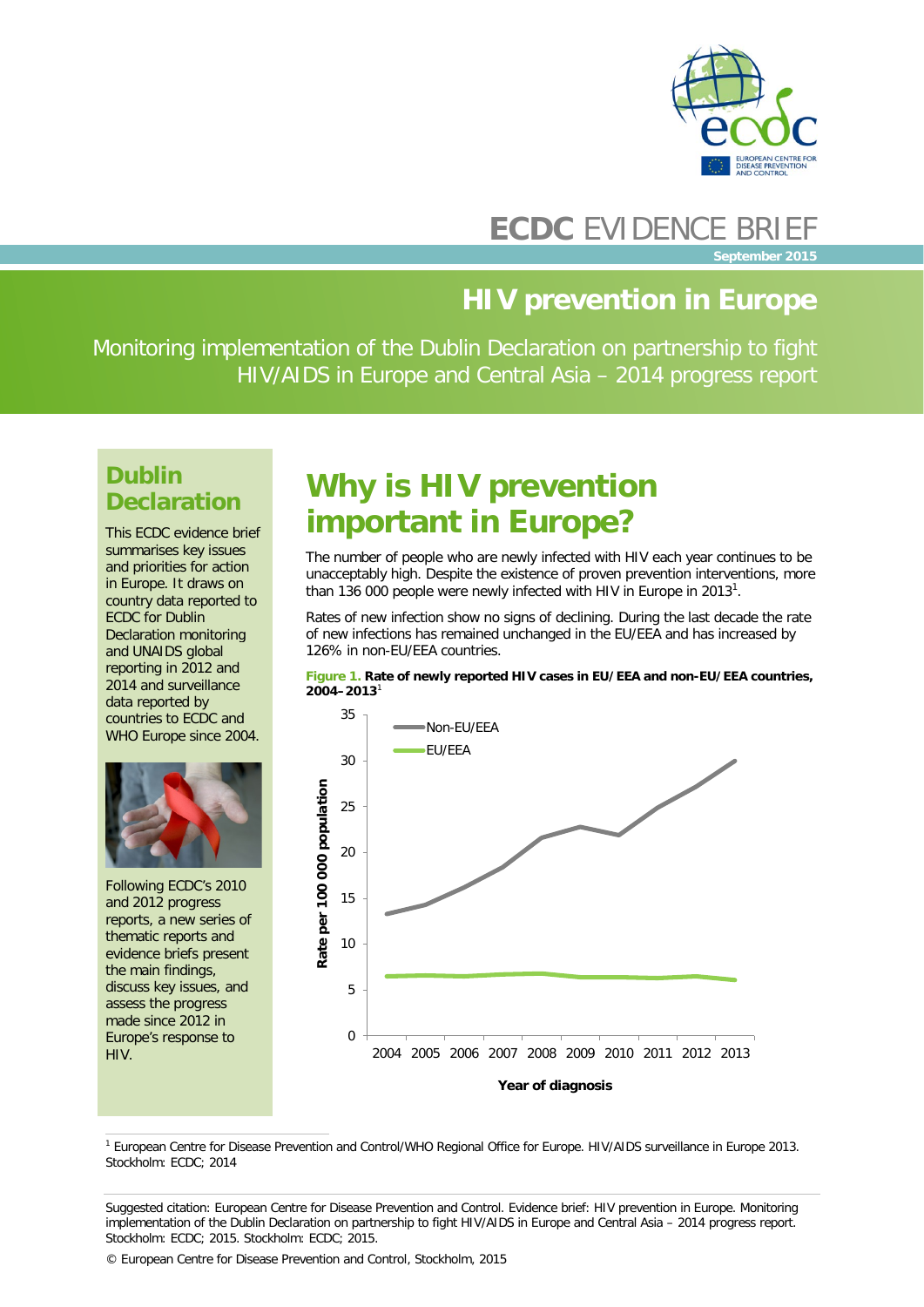**New HIV cases in men who have sex with men continue to rise.** In the EU/EEA, new cases of HIV in men who have sex with men (MSM) increased by 33% in the last decade; new cases nearly doubled in the MSM age group 20–24 years and increased by 83% in the 15–19 year age group. In non-EU/EEA countries, the number of new cases increased threefold during the same period. Although reported condom use is relatively high, a significant proportion of men who have sex with men are exposed to HIV infection through unprotected sex.

#### **HIV transmission among people who inject drugs remains high in non-EU/EEA countries; HIV outbreaks have occurred in the EU/EEA.**

In 2013, HIV infection due to injecting drug use accounted for 31% of all new cases in non-EU/EEA countries, but for only 5% of new cases in the EU/EEA. However, HIV outbreaks resulting in a significant number of new cases in people who inject drugs have been reported in some EU/EEA countries<sup>1</sup>.

**136 000**

**Number of people newly infected with HIV in the WHO European Region in 2013**

# **107 000**

**Number of people newly infected with HIV in non-EU/EEA countries in 2013**

# **29 000**

**Number of people newly infected with HIV in the EU/EEA in 2013**

**Migrants are disproportionately affected by HIV in the EU/EEA**. In 2013, 35% of all new HIV diagnoses in the EU/EEA were in people who were born outside the country in which the case was reported<sup>1</sup>. There is increasing evidence that migrants from countries with generalised epidemics, migrant men who have sex with men, and migrants who inject drugs are at risk of acquiring HIV after arrival in the EU/EEA.

**Figure 2: Proportion of new HIV diagnoses among migrants and non-migrants, EU/EEA, 2013**



Source: ECDC/WHO1

### **What are the main challenges?**

**Countries across the region report major gaps in prevention programmes for populations most at risk of HIV.** A significant proportion of countries report that they have gaps in programmes for MSM, prisoners, people who inject drugs, and migrants. Frequently cited gaps include a lack of targeted programmes for those who are most at risk, low coverage of proven interventions, poor uptake of interventions, insufficient funding, and poor availability of commodities such as condoms, needles and syringes. There is a lack of data about who is most at risk and about the effectiveness of prevention programmes.

**Table 1. Governments reporting major gaps in prevention programmes for populations most at risk of HIV**

|                           | <b>EU/EEA countries</b> |
|---------------------------|-------------------------|
| Men who have sex with men | 20/30                   |
| <b>Prisoners</b>          | 20/28                   |
| People who inject drugs   | 13/23                   |
| Migrants in general       | 9/25                    |
| Undocumented migrants     | 11/22                   |

**Prevention programmes are not targeting the people who are most at risk.** Few countries have HIV prevention programmes that target subgroups of key populations who are at increased risk. This includes MSM who engage in high-risk sexual or drug-related behaviour; migrant MSM; younger MSM; sex workers who inject drugs; HIV-positive women who do not seek healthcare during pregnancy; and migrants at risk of post-arrival acquisition of HIV.

**Coverage of HIV prevention programmes for key populations is inadequate.** Almost one in four EU/EEA countries reports that prevention for men who have sex with men is not delivered at scale, and one in three state that prevention for sex workers is not delivered at scale. Prevention programmes for undocumented migrants are inadequate in more than half of countries in the region.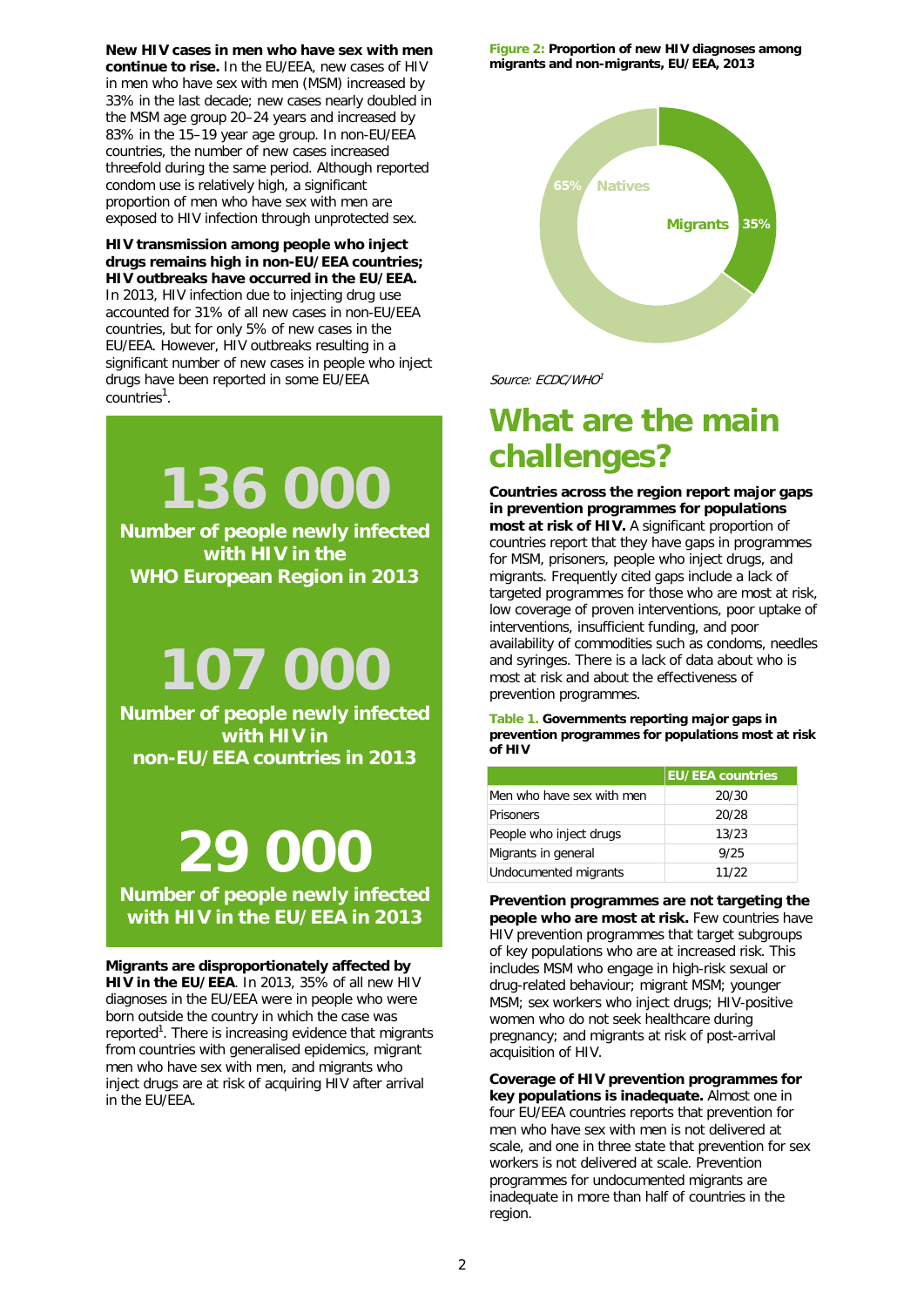**Table 2. Governments reporting whether prevention is delivered at the scale required to meet the needs of the majority of key populations in their programmes**

|                              | <b>EU/EEA countries</b> |                | Non-EU/EEA<br>countries |                |
|------------------------------|-------------------------|----------------|-------------------------|----------------|
|                              | <b>Yes</b>              | <b>No</b>      | <b>Yes</b>              | <b>No</b>      |
| People who inject<br>drugs   | 27                      | 3              | 17                      | $\mathbf{1}$   |
| Men who have sex<br>with men | 23                      | $\overline{7}$ | 16                      | 2              |
| Prisoners                    | 21                      | 9              | 18                      | $\overline{0}$ |
| Sex workers                  | 20                      | 10             | 15                      | $\overline{2}$ |
| Migrants in general          | 16                      | 12             | 10                      | 6              |
| Undocumented<br>migrants     | 9                       | 19             | 4                       | 10             |

**Availability of prevention interventions for people who inject drugs is low.** Although most countries report that prevention programmes for people who inject drugs are delivered at scale, opioid substitution therapy coverage is reported to be low (<20%) in 6 of the 27 EU/EEA countries that reported data and in 7 of the 9 non-EU/EEA countries that reported data. While 18 of 27 EU/EEA countries report high coverage (>40%), only one non-EU/EEA country reported coverage above 40%. The number of syringes distributed is below acceptable standards<sup>1</sup> in one third of EU/EEA and most non-EU/EEA countries. Ongoing transmission of HIV among people who use drugs in many non-EU/EEA countries and recent HIV outbreaks in Greece and Romania highlight the need to maintain or scale up these interventions in all countries where this population may be at risk of infection.

**Figure 3. Opioid substitution therapy (OST) programmes: coverage among people who inject drugs, 2014**



 1 EMCCDA defines this as >200/person who injects drugs (PWID)/year although this will vary depending on the frequency of injecting; 100/PWID/per year is defined as the minimum standard.

**Figure 4. Needle and syringe programmes: coverage among people who inject drugs (PWID), 2014**



**Availability of prevention interventions in prisons is also low.** People who are or were involved in injecting drugs account for a high proportion of prisoners in many countries. Opioid substitution therapy is available to some extent in prisons in 50% of non-EU/EEA countries and more than 80% of EU/EEA countries, but only 18 EU/EEA countries and 4 non-EU/EEA countries provide it in all prisons. Far fewer countries provide sterile injecting equipment in prisons. Only 26% of EU/EEA and 39% of non-EU/EEA countries provide needles and syringes to some extent in prisons, and only three countries, all of them in the EU/EEA, provide injecting equipment in all prisons. Very few countries provide free condoms at sufficient scale in prisons.

**Laws and policies can hinder the effectiveness of HIV prevention.** Laws that criminalise drug use make it difficult to reach people who inject drugs with prevention interventions; they also discourage uptake of services. In many countries, laws and policies limit the implementation of harm reduction programmes in community settings and in prisons. Criminalisation of sex work is a barrier for HIV prevention programmes across the region, but there are particular concerns about the trend towards greater criminalisation of sex work and sex workers' clients in the EU/EEA because this may drive sex work underground and deter sex workers from accessing prevention and care services. Countries across the region also identified laws and policies that prevent people without health insurance, in particular undocumented migrants, from accessing HIV prevention services. In some non-EU/EEA countries, laws that criminalise homosexuality hinder HIV prevention for men who have sex with men.

**Countries have insufficient data on who is most at risk; there is also a shortage of data on risk behaviours and risk-reduction behaviours among key populations.** Limited data make it difficult to plan and implement effective prevention programmes. The lack of data about which subgroups of key populations are at greatest risk of HIV is particularly problematic. For example, only 10 EU/EEA and 5 non-EU/EEA countries report that they have data on risk behaviours among men who have sex with men; and only 7 EU/EEA and 2 non-EU/EEA countries have data on risk-reduction behaviours for the same population.